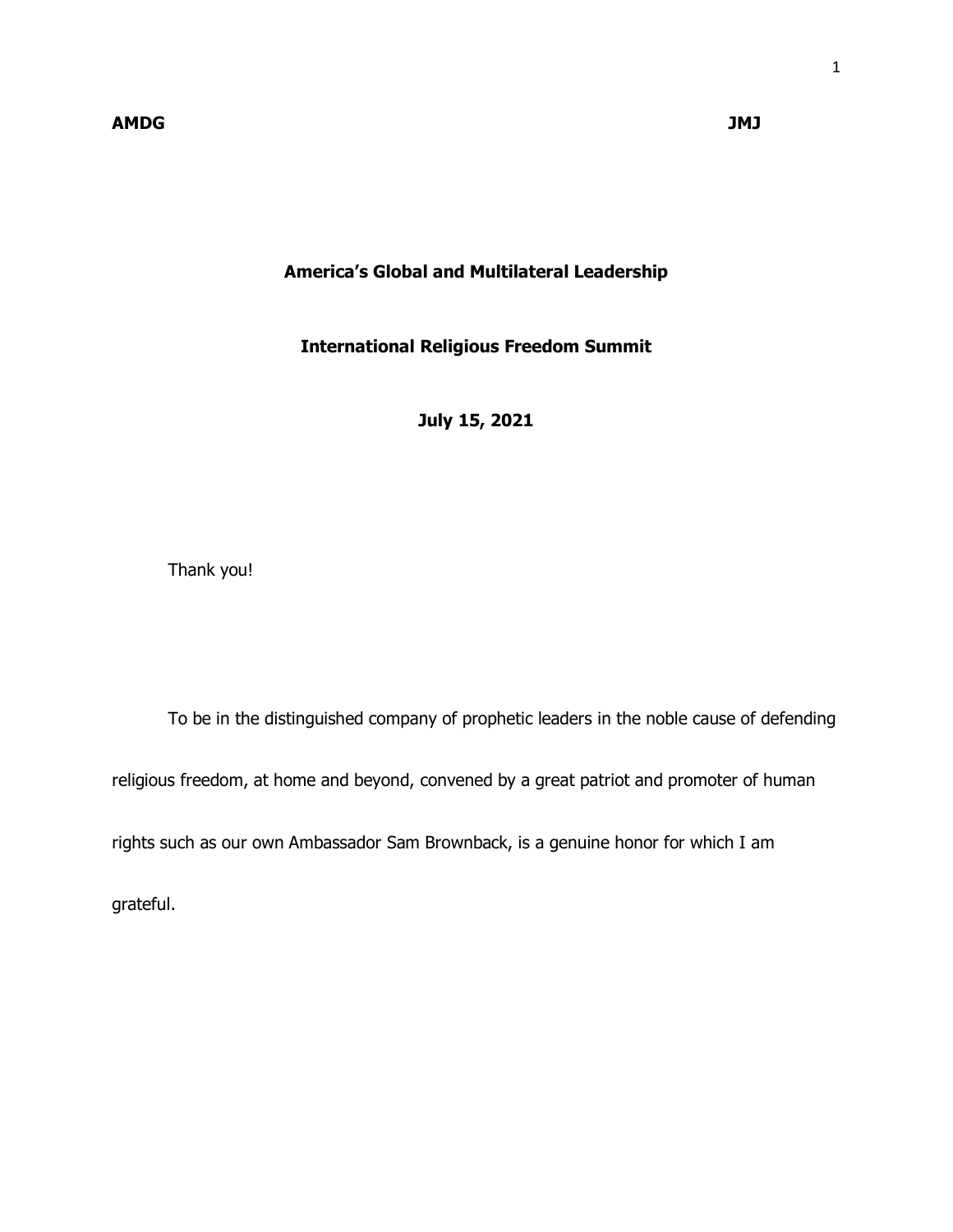My homework was to prepare a fifteen-minute talk on "Hope for the future: American Global and Multilateral Leadership." Here goes: but the lengthy title itself already takes half the time allotted to me!

My preparation for this theme led to three points. And here's **number one**: A cause for hope in our efforts - - and, let's face it, frequently are we tempted to discouragement - - is that **religious liberty is now rightly regarded as a human rights issue, not merely a creedal concern.**

See, I'm passionately involved in the advocacy for religious freedom not because I'm a believer, a Catholic, but because I'm a rational human being and a committed American citizen.

I'm energetic about defending freedom of the press, and I'm not a journalist. It's the same for religious liberty: This advocacy is driven by my belief that it is necessary for the protection of human dignity and for the flourishing of an enlightened common good.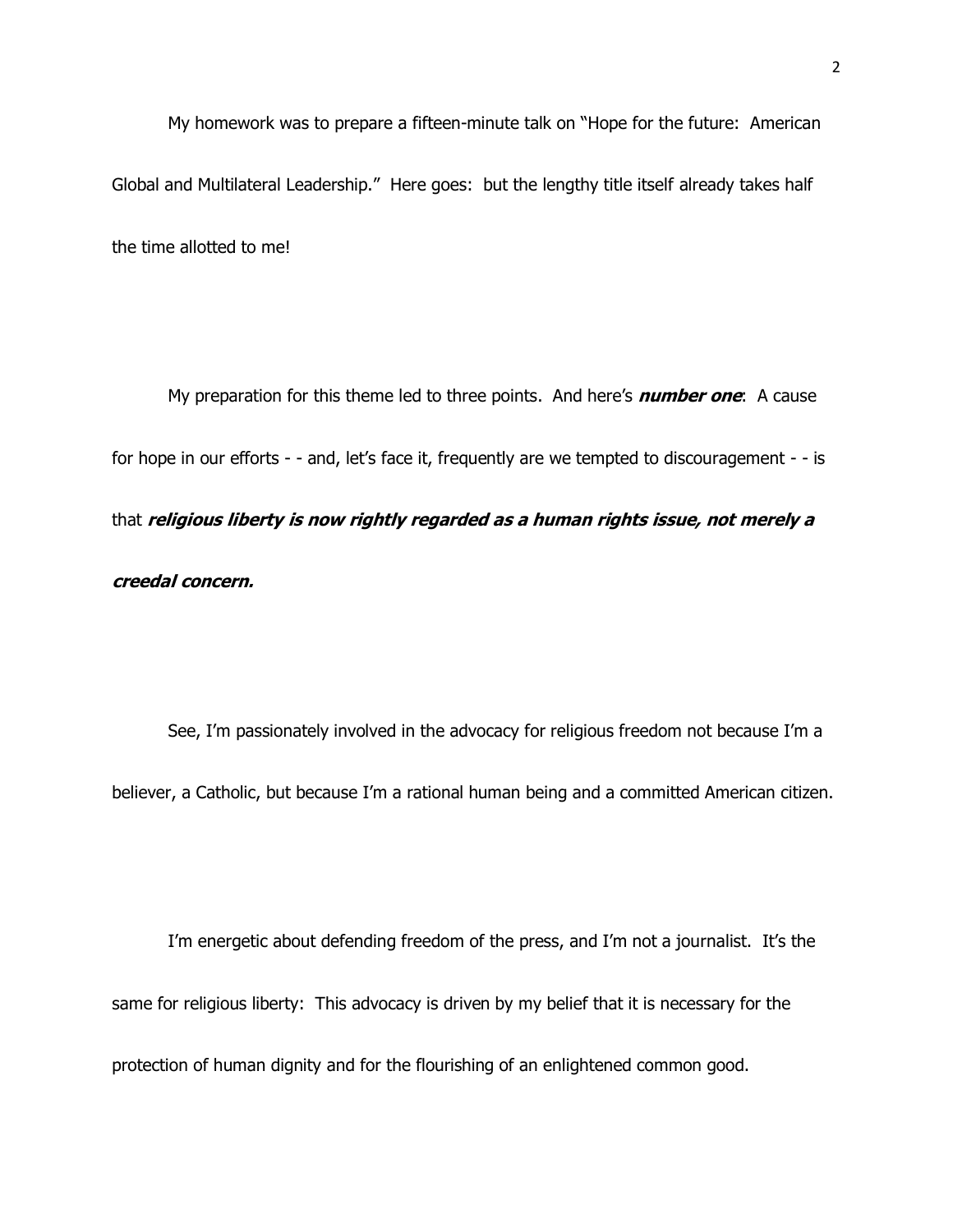True, my religion sure backs up my efforts to defend religious liberty. The Second Vatican Council expressed it well: "The human person has a right to religious freedom . . . this right has its foundation in the very dignity of the human person as this dignity is known through the revealed word of God and by reason itself . . . It is a civil right."

I'm not here today because the **Catechism of the Catholic Church** charges me to defend religious liberty; I'm here because, as James Madison put it, "The transcendent laws of nature and of nature's God" tell me this first of the four freedoms is natural, rational, and critical to the human rights tradition.

This insistence that the defense of religious freedom, the call that got us here, is a **human rights issue**, not a creedal one, is very essential, since our enemies - - and their name is legion, - - dismiss us as self-protecting, self-serving fanatics who simply want to protect our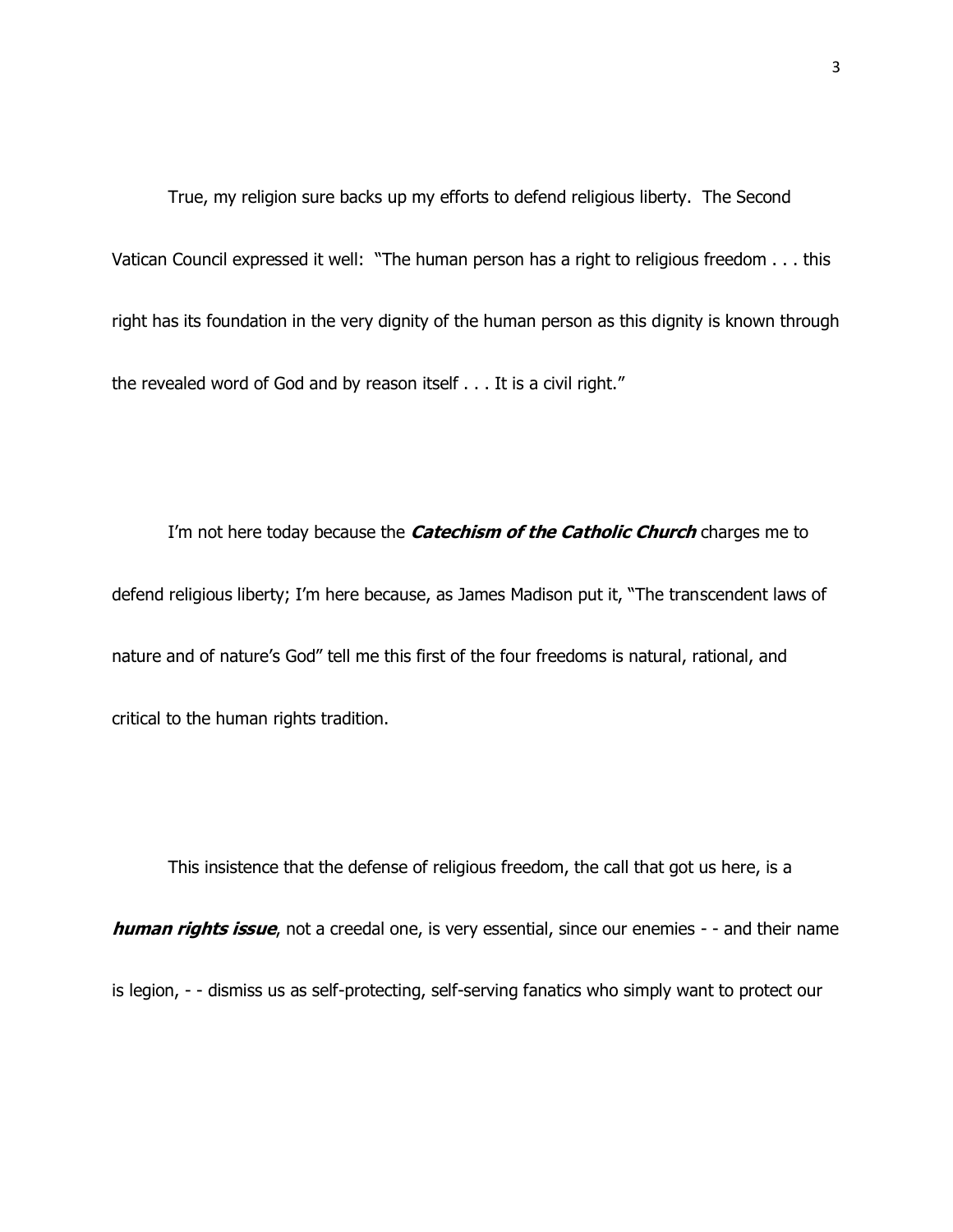narrow privileges and rights while suffocating enlightened progress; it's also essential because

of the shrinking of the clout of religion in the public square.

And it's crucial because, as Pope Benedict XVI spoke before the U.N., "If religious freedom erodes, gone is the guarantee of all our other liberties."

Here's number two: A reason for hope is that **our own government**, while from the time of George Washington has seen the guarantee of religious freedom as a domestic priority, and from the time at least of Woodrow Wilson as an international one, **has now come to a heightened appreciation of how global affairs must often be understood through the** 

**lens of faith and reason**.

This has not always been the case, and, while there's been advances, there's sure a long way to go.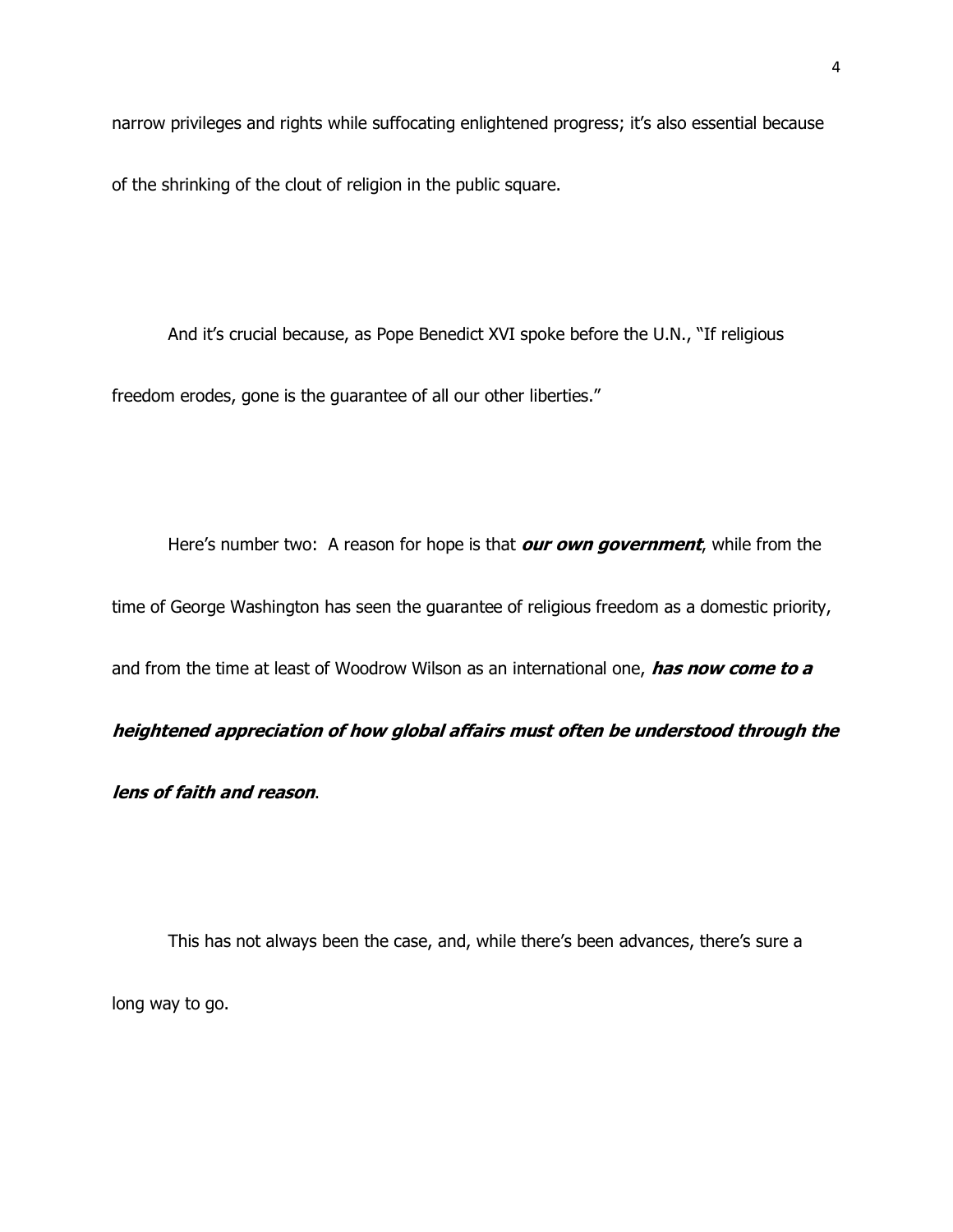Mike Pompeo, a man whom I admire a lot, shared with me that, as director of the CIA, and then as Secretary of State, he was astounded by the illiteracy about the role of religion in world affairs among our intelligence and foreign service community. It's almost as if they were allergic to acknowledging the impact of faith and religion on the peoples of the world, he recalled.

Thomas Farr, who is here with us, one of the most astute scholars of religious freedom and the persecution of believing minorities, observes the same, noting that our diplomats tend to see religion as purely private, a matter of hidden belief, and are unlettered about the cultural, economic, and historic role of faith in the nations of the continent.

I myself experienced this when, on a visit to Lebanon and Syria, I asked one of our embassy officials if he had been in contact with the leaders of the ancient Christian communities of those troubled lands, only to hear him reply, "That's none of our business to meet with them."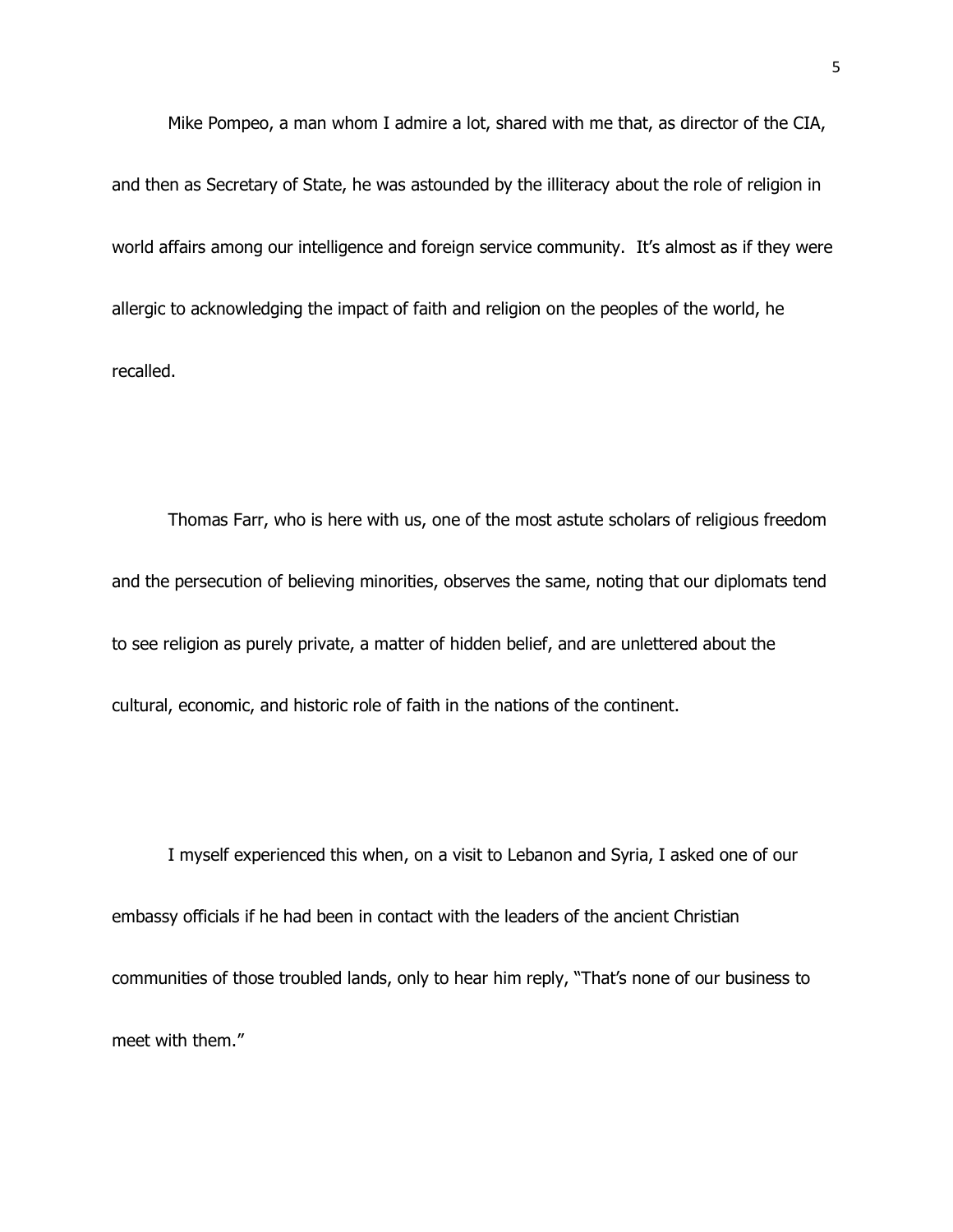A more embarrassing event, I am told, occurred in Mexico, when one of our past secretary of states was brought by the president of Mexico to the center of Mexican culture, the renowned shrine of Our Lady of Guadalupe. How shocked he was, and probably, insulted when our chief foreign affairs officer, the Secretary of State, asked "Well, that's quite an image. Who is this woman, anyway, and who painted her?"

To think that our Secretary of State would not have been briefed on Mexico's most important and cherished religious, national, cultural, and historic image is baffling.

But, there's reason for hope. "One of the most interesting challenges we face in global diplomacy is the need to fully understand and engage the great impact that a wide range of religious traditions have on world affairs," claims John Kerry. "We ignore the global impact of religion at our peril," as he sums it up.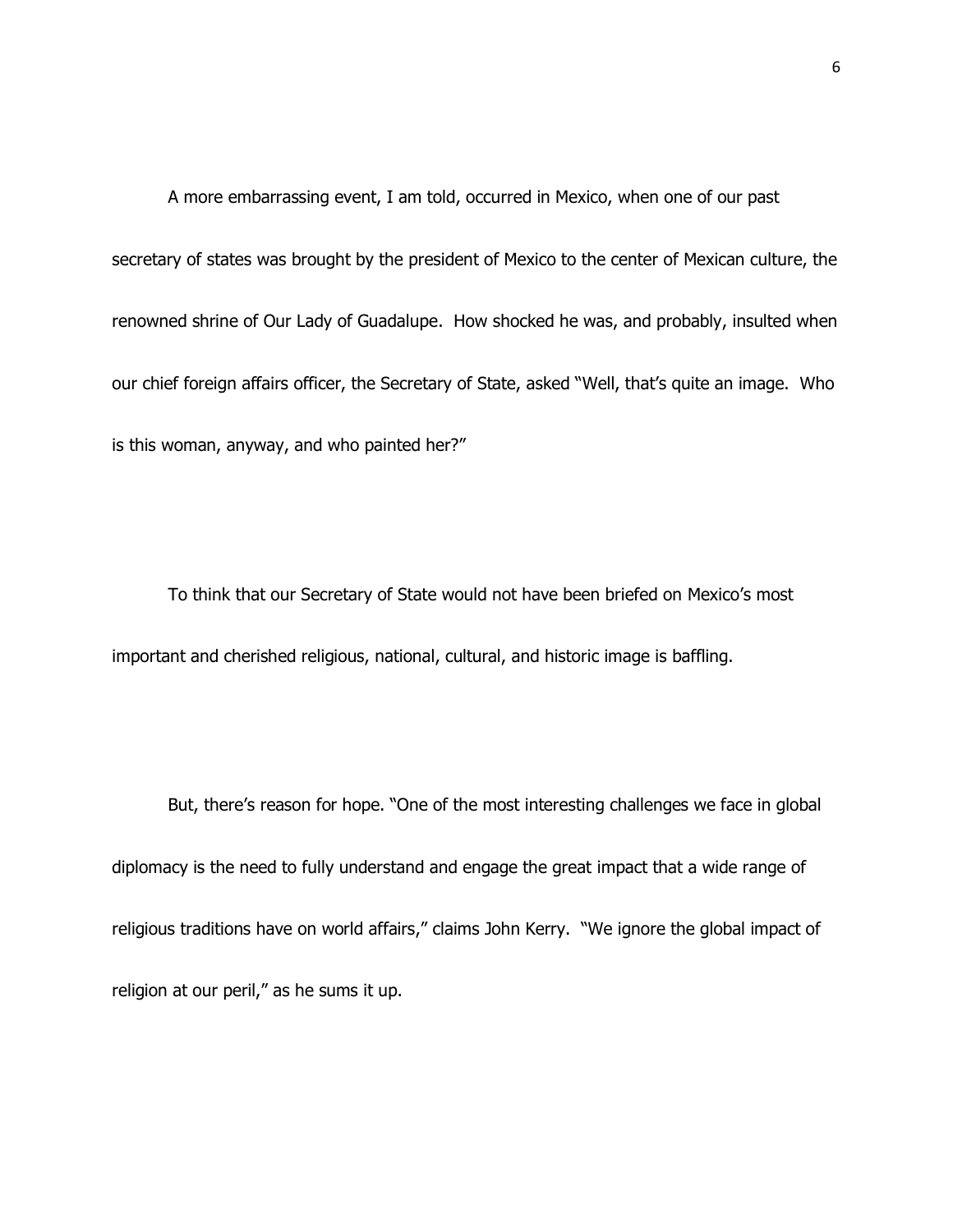As Archbishop Desmond Tutu comments, "Religion is like a knife - - it may be used to slice bread, or stab your neighbor in the back. But, it cannot be ignored!"

It was Madeleine Albright who listed the names of Desmond Tutu, Oscar Romero, Martin Luther King, and John Paul II as religious leaders who had towering impact on world peace, and areas such as Northern Ireland, Nicaragua, South Sudan and Afghanistan where recent progress could never have been gained without the direct involvement of religious leaders.

So, maybe we're finally learning. And, as our government grows in its sensitivity to the faith dimension in international discourse, so will it in its recognition that protection of religious freedom is a crucial component of our foreign policy . . . and, I might add, domestic.

And **point number three**: not the least among contributions that religion can bring to international problems is **hope**.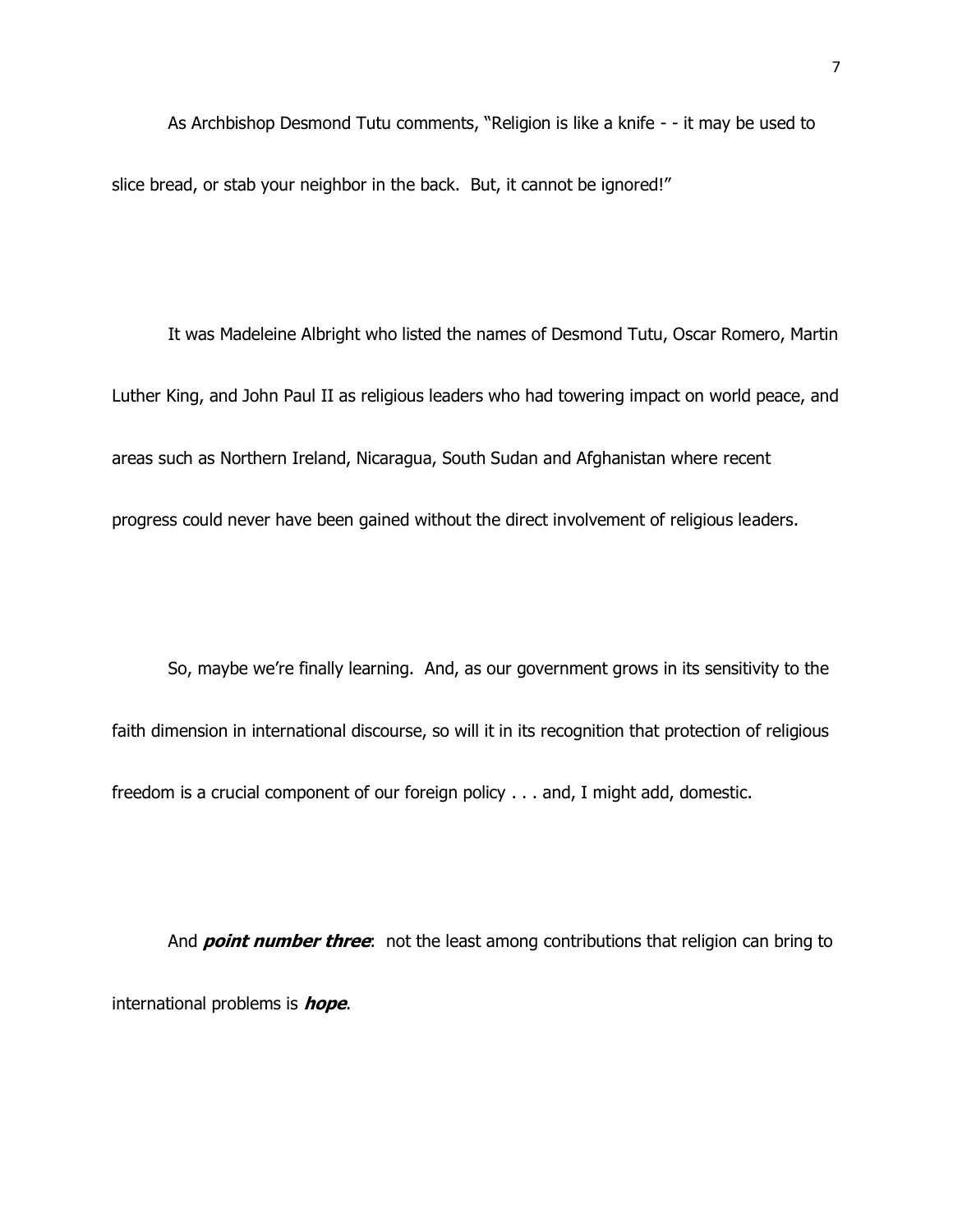As Cardinal Pio Laghi, sent by Pope John Paul II to meet with President George Bush II to urge him not to invade Iraq, left the oval office after what we now know was a futile attempt to change the president's mind the reporters asked him, "Have you given up hope?" To which the cardinal replied, "I'm in the business of hope. We will not give up."

That religion can inspire, encourage, and foster hope in a world often thought desperate is a cause of optimism for us, as it keeps religion, and the insurance of its liberty, at the top of our agenda.

To realize that rare is the church, synagogue, or mosque in this "one nation under God" that does not often intercede for the preservation of our religious freedom, and for the liberties of persecuted believers, gives me hope.

And, my cherished colleagues, you and I need hope. I'm hardly alone when I get frustrated by unremitting assaults on our first freedom here at home, by groups and a